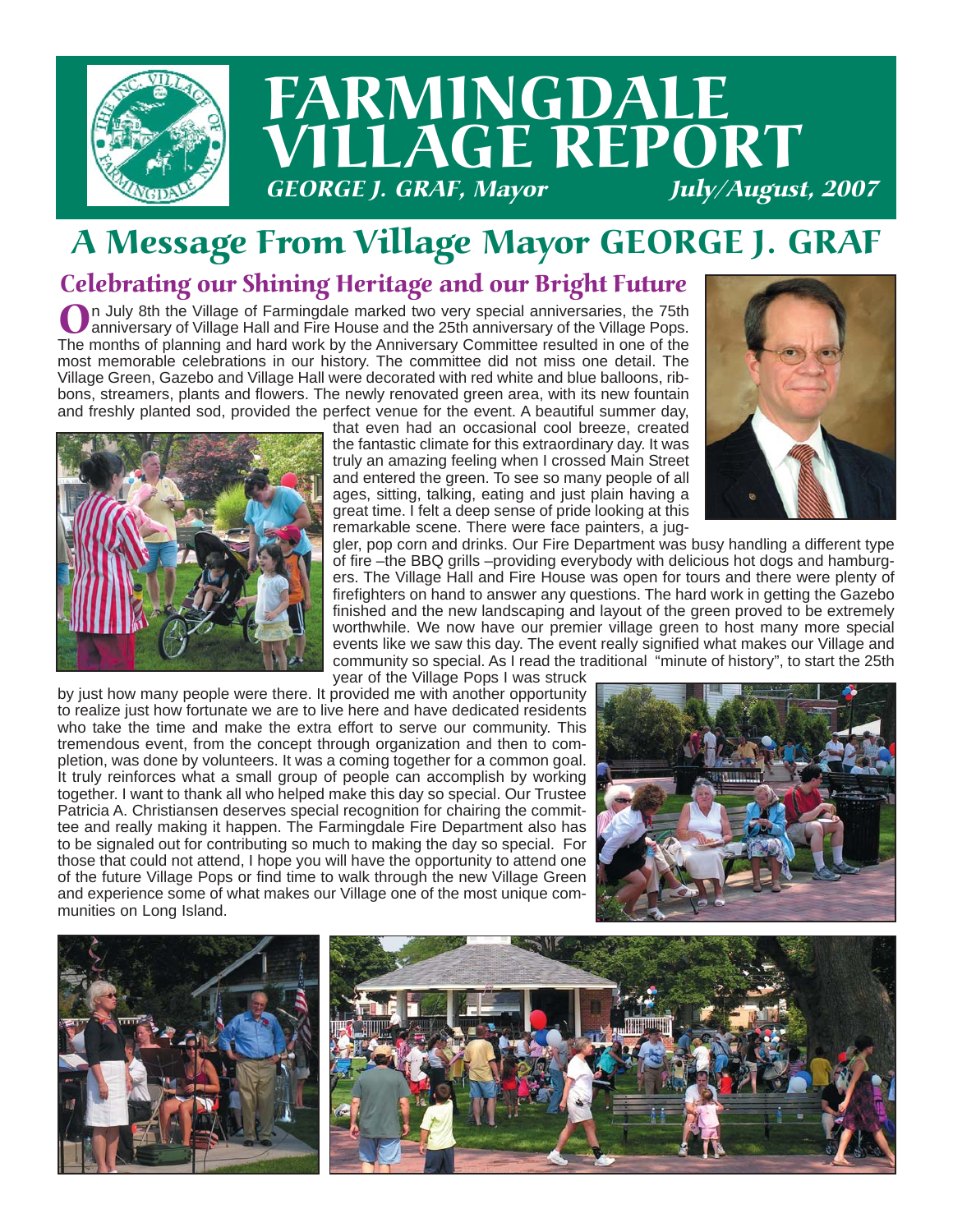# VILLAGE OF FARMINGDALE CEL







In Sunday, July 8th under a picture per and gentle breezes, residents of Farr<br>75th Anniversary of the Village Hall-<br>Iniversary of the Village Pops. The afternoor and gentle breezes, residents of Farm 75th Anniversary of the Village Hall-Anniversary of the Village Pops. The afternoon Hall where the public was invited to visit the C installed historic pictures of Farmingdale datin House and view pictures and memorabilia which

During the afternoon, through the efforts and members of the Fire Department and genero Farmingdale Meat Market and Michael Dema salad, soda and water were offered to all. Thar there was plenty of popcorn and Mister Softee cones which were enjoyed by kids and grown

Many folks enjoyed the cool setting of sitting tain, a project that was spearheaded by the W funded by generous donations from the Wome Clowns made animal balloons, members of th School painted faces, and "Uncle Sam" perforr the delight of the children and young at heart.

A commemorative brochure containing the House and Village Pops including many historic was distributed to the audience. In late aftern Village Pops brought the audience's attention Christiansen, Chairperson of the Anniversary and introduced the Girl Scouts and Boy Scouts and Mayor Graf, marched along the brick w Gazebo to the flag pole at our Veterans' Memo American flag from her family to the Village whi raised up the flag pole by members of the Ve presentation of the colors, the audience joined i Spangled Banner.

Mayor Graf opened this portion of the celebr ed officials in attendance including Senator Venditto, Councilwoman Rose Marie Walker, and Joseph Muscarella and Receiver of Taxes, Oyster Bay, Nassau County Legislator Dave New York State Asembylman Joesph Salad Lawrence and members of the current Villa Nicosia. All joined in welcoming back former I Carman and Trustees Theodore Dorfmeister, V who traveled from her home in North Carolina celebration. He welcomed local clergy and me Board. Mayor Graf introduced Brad DeMilo, co years and Gene McCoy, director of the Farmin tro raised his baton and the music began! The ed of the same musical numbers performed by as well as songs sung by the Farmingdale Fes

During intermission, the Mayor, on behalf of t Councilman Macagnone and Legislator Mejias the Village to Brad DeMilo for conducting the P a member of the band for its entire 25 year hi were responsible for the activities of the day Scherer, Ryan and Tortoso; Commissioners Dil and Romeo and members of the Farmingdale Scouts; VFW; members of the band; mem Anniversary Committee: Benjamin and Nanc Johnston, Brad DeMilo, Larry Jorgensen, Fran Budinoff, Michael O'Brien, Kenneth Romeo, Parisi and Trustees Starkie and Christiansen. who worked so diligently in the refurbishing Starkie, Farmingdale Women's Club, Farmingd Beautification Committee. Before the musical in giving a round of applause to members of dents of the Village for 75 years.

At the conclusion of the concert, all enjoye Room of Village Hall. Trustee Christiansen th joining together to celebrate these important A part of the rich history of our Village.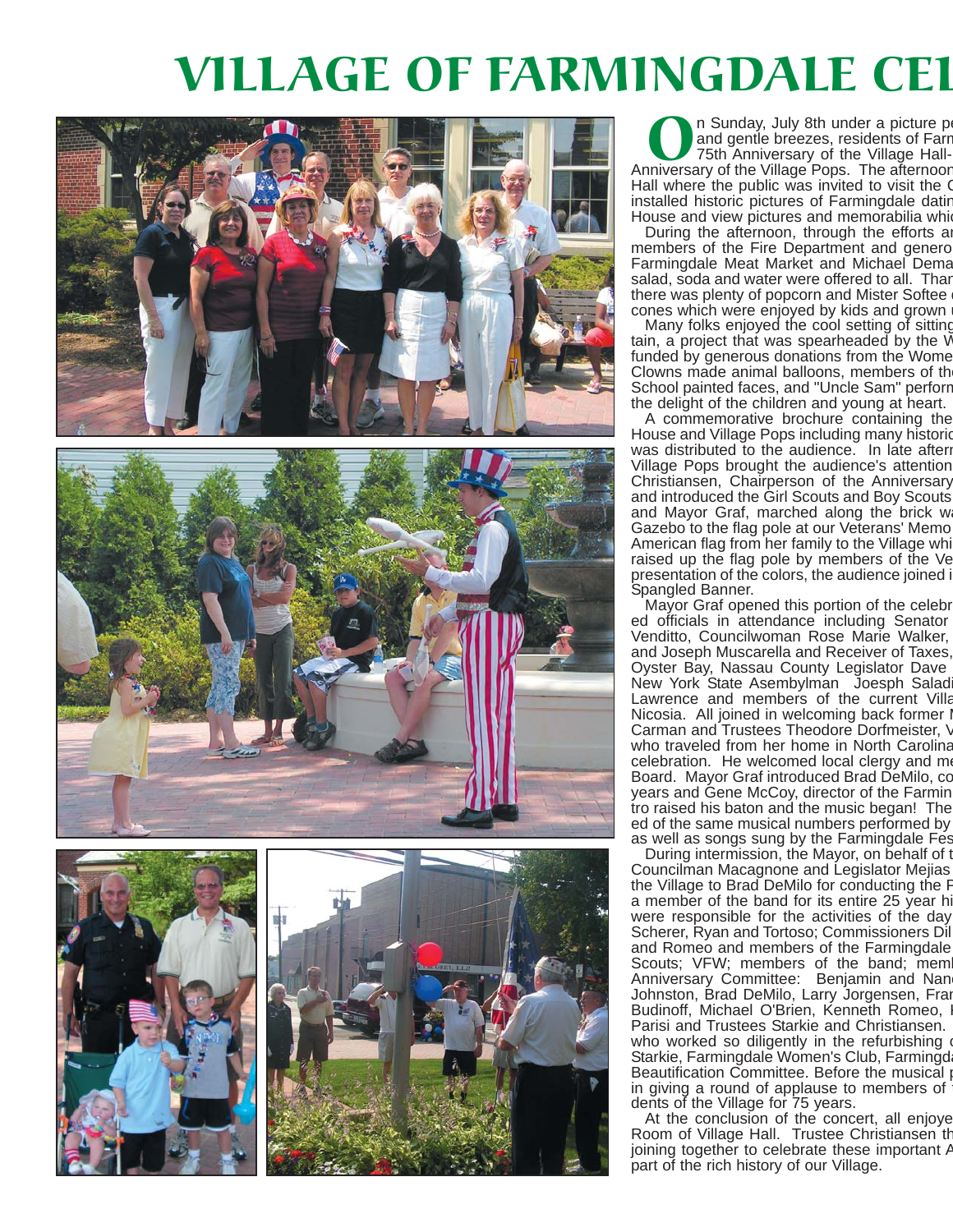# LEBRATES TWO ANNIVERSARIES

erfect blue sky, plenty of sunshine mingdale gathered to celebrate the Fire House Building and the 25th n began with open house at Village Court Room and view the recently ng back to 1904 and tour the Fire ch were on display.

nd masterful cooking skills of the us donations from Kent Seelig of ato, hamburgers, hot dogs, potato nks to Heather (and Butch) Starkie, donated ice cream cups, pops and ups alike.

g near the newly refurbished foun-Women's Club of Farmingdale and n's Club and the Fire Department. e Art Society of Farmingdale High med magic and juggling tricks all to

 history of Village Hall, the Fire c pictures and the musical program noon, with the beat of a drum the to the Gazebo. Trustee Patricia y Committee, welcomed everyone who, together with Blanche Oakes alkway of Village Green from the rials. Mrs. Oakes presented a new ch was accepted by the Mayor and terans of Foreign Wars. After the n the Pledge of Allegiance and Star

ation with the introduction of elect-Kemp Hannon, Supervisor John Councilmen Anthony Macagnone James Stefanich from the Town of Mejias , Joe Belisi (representing ino), Family Court Judge Richard age Board and Justice Salvatore Mayors Joseph Trudden and Willis Vincent Sotis and Mildred DeMarco a just to be part of the Anniversary embers of the Farmingdale School nductor of the Pops for the past 25 gdale Festival Chorus. The maes program for the afternoon consistthe band at its first concert in 1983 stival Chorus.

the Village, accepted Citations from and presented Proclamations from Pops and Karen Lisk who has been istory. The Mayor thanked all who including Fire Department Chiefs lon, O'Brien, Schweitzer, Carpenter Fire Department; Boy Scouts; Girl bers of the Festival Chorus; the cy Giminaro, William and Mildred nces Rotondo, Maria Richer, Carol Kenneth Tortoso, Nick and Cheryl He also extended thanks to those of Village Green including Trustee ale Fire Department and the Village program resumed, everyone joined the audience who have been resi-

d dessert and coffee in the Court hanked everyone for attending and Anniversaries which are so much a





**(l-r) Former Village Trustee, Planning Board, Zoning Board and Fire Commissioner Mildred Demarco, Lifelong Village resident Mildred Corwin, Mayor Graf, Village Historian William Johnston, Trustee Patricia A. Christiansen.**



**NYS Senator Kemp Hannon, Mayor Graf, Family Court Judge Richard Lawrence.**



**Joe Belisi, Representing Assemblyman Joseph Saladino, Mayor Graf, TOB Councilman Tony Macagnone, Brad DeMilo, NC Legislator Dave Mejias.**